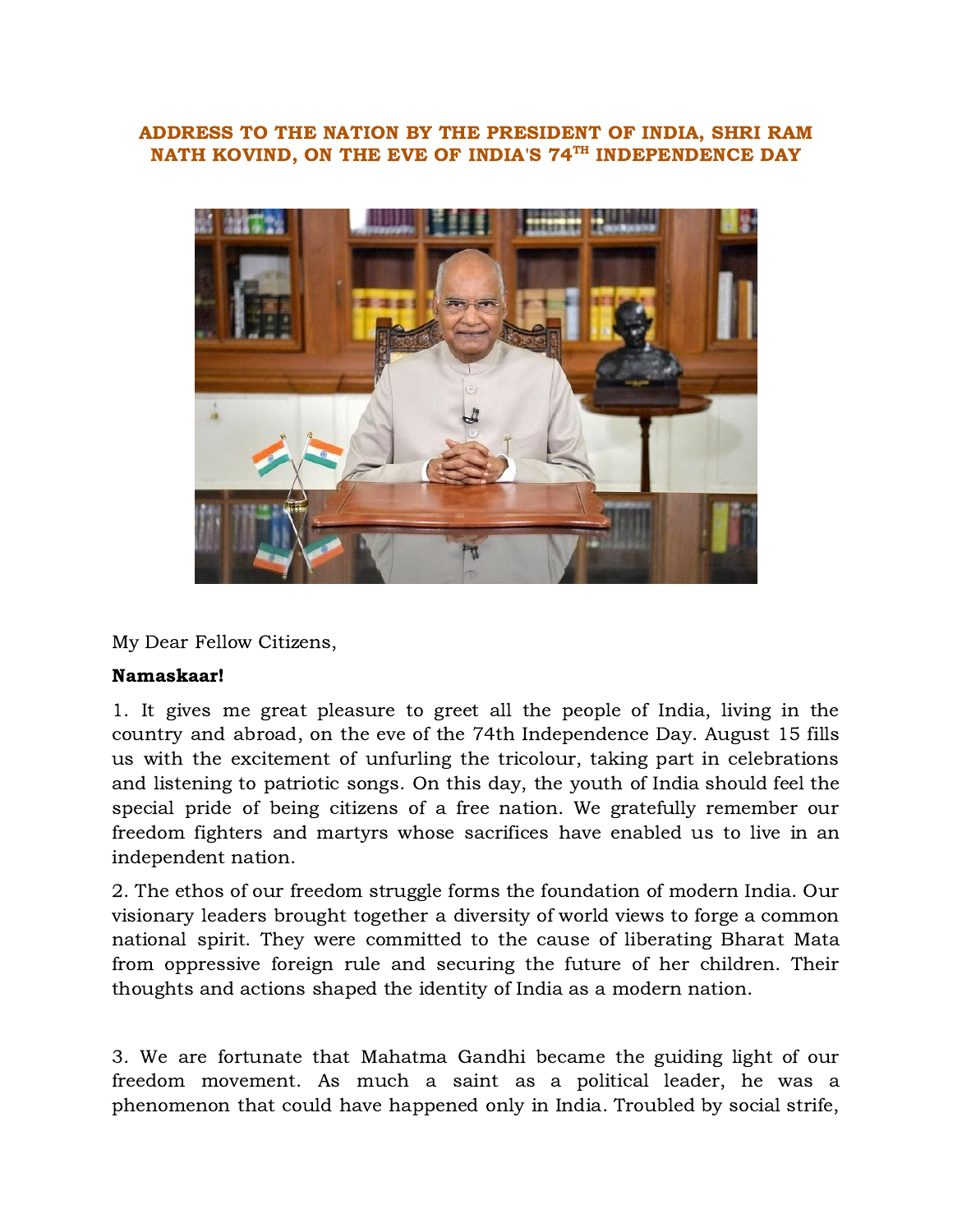economic problems, and climate change, the world seeks relief in Gandhiji's teachings. His quest for equality and justice is the mantra for our Republic. I am glad to see the younger generations re-discover Gandhiji.

Dear Fellow Citizens,

4. The celebrations of Independence Day this year will be rather restrained. The reason is obvious. The whole world confronts a deadly virus which has disrupted all activities and taken a huge toll. It has altered the world we lived in before the pandemic.

5. It is very reassuring to note that, the central government, while anticipating the tremendous challenge, responded effectively and well in time. For a country so vast and diverse with high population density, meeting this challenge requires super-human efforts. All state governments took measures in accordance with local circumstances. People also supported whole-heartedly. With our committed efforts, we have succeeded in containing the magnitude of the pandemic and saving a large number of lives. This is worth emulating by the wider world.

6. The nation is indebted to doctors, nurses and other health workers who have been continuously on the forefront of our fight against this virus. Unfortunately, many of them have lost their lives battling the pandemic. They are our national heroes. All Corona Warriors deserve high praise. They go much beyond their call of duty to save lives and ensure essential services. These doctors, health workers, members of Disaster Management Teams, police personnel, sanitation workers, delivery staff, transportation, railway and aviation personnel, providers of various services, government employees, social service organisations and generous citizens have been scripting inspiring stories of courage and selfless service. When cities and towns go quiet and roads are deserted, they work tirelessly to ensure that people are not deprived of health care and relief, water and electricity, transport and communication facilities, milk and vegetables, food and groceries, medicine and other essentials. They risk their own lives to save our life and livelihood.

7. Amid this crisis, Cyclone Amphan hit us in West Bengal and Odisha. Concerted response of Disaster Management Teams, Central and State agencies and alert citizens helped minimize loss of life. Floods have been disrupting lives of our people in the North-East and eastern states. Amid such onslaughts of disasters, it is gratifying to see all sections of society coming together to help those in distress.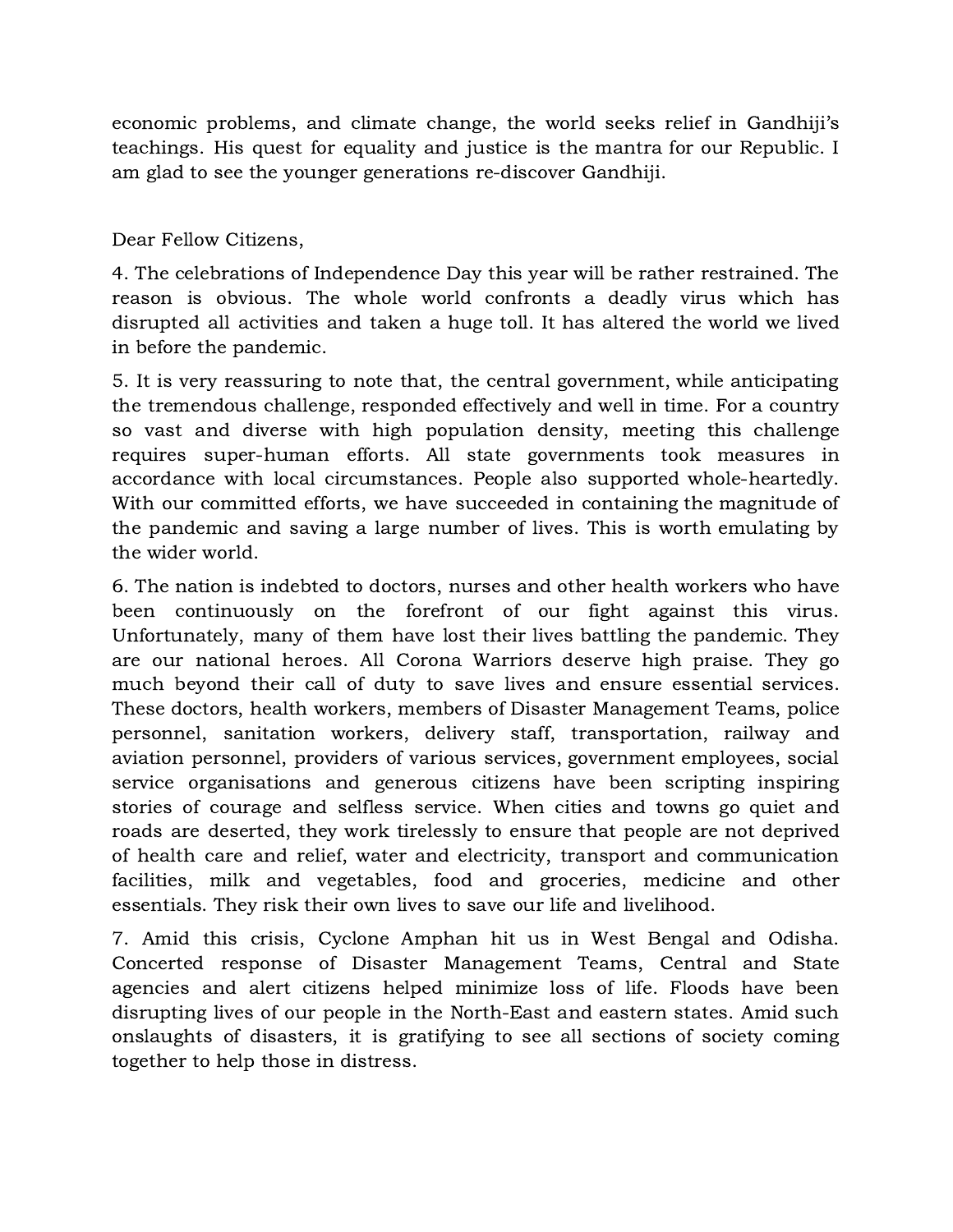Dear Fellow Citizens,

8. The poor and daily wage-earners are the worst hit by the pandemic. In order to support them through this phase of crisis, virus containment-efforts have been supplemented by welfare interventions. By introducing 'Pradhan Mantri Garib Kalyan Yojana', the government has enabled crores of people to earn their livelihood, and mitigate the impact of job-loss, dislocation and disruption caused by the pandemic. The Government continues to extend its helping hand through a number of initiatives, supported whole-heartedly by the corporate sector, civil society and citizens.

9. The needy are being given free food grains, so that no family goes hungry. The largest free food distribution programme in the world has been extended till the end of November 2020 to provide succour to about 80 crore people every month. In order to ensure that migratory ration card holders get ration anywhere in the country, all states are being brought under the coverage of 'One Nation - One Ration Card' scheme.

10. Committed to taking care of our people stranded anywhere in the world, the Government has brought back more than 10 lakh Indians under the 'Vande Bharat Mission'. Indian Railways has been operating train services, in these challenging circumstances, to facilitate travel and transportation of people and goods.

11. Confident of our strengths, we reached out to help other countries in their fight against COVID-19. In responding to calls from countries for supply of medicines, India has once again shown that it stands by the global community in times of distress. We have been at the forefront in evolving regional and global strategies for an effective response to the pandemic. The overwhelming support India got at the elections for the non-permanent seat of the United Nations Security Council is a testimony to the goodwill we enjoy internationally.

12. It has been the tradition of India that we do not just live for ourselves, but work for the well-being of the entire world. India's self-reliance means being self-sufficient without alienating or creating distance from the world. It implies that India will continue to engage with the world economy while maintaining its identity.

Dear Fellow Citizens,

13. The world now realizes what our sages had said long ago: the global community is but one family; 'Vasudhaiv Kutumbakam'. However, even while the world community needs to fight together against the greatest challenge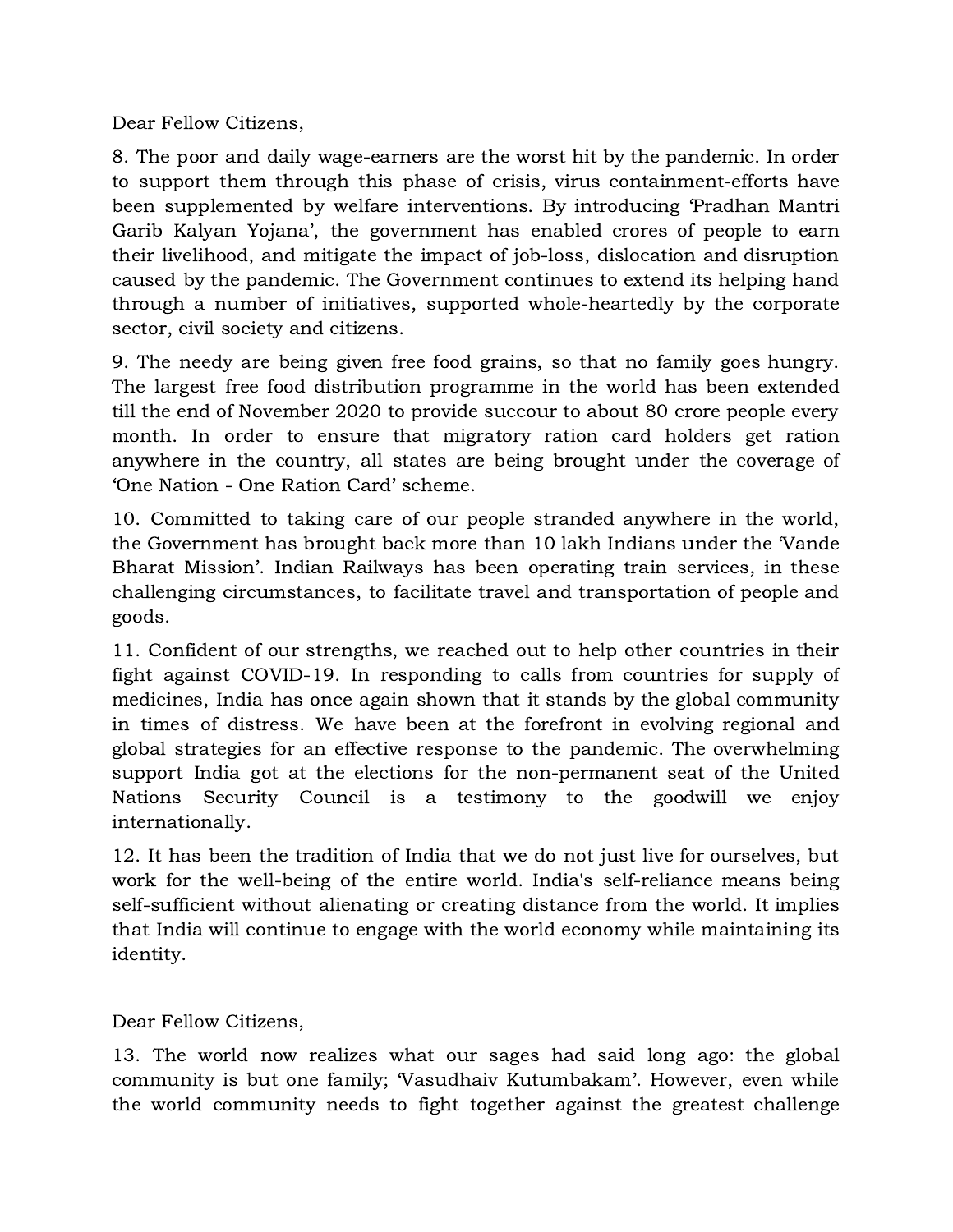before humanity, some in our neighbourhood tried to carry out their misadventure of expansion. Our brave soldiers laid down their lives defending our borders. Those worthy sons of Bharat Mata lived and died for national pride. The entire nation salutes the martyrs of Galwan Valley. Every Indian feels grateful to their family members. Their bravery in combat has demonstrated that while we believe in peace, we are also capable of giving a befitting response to any attempt of aggression. We are proud of the members of our Armed Forces, paramilitary forces and police personnel who protect the borders, and ensure our internal security.

14. I believe that in the fight against COVID-19, life and livelihood, both are essential. We have looked at the current crisis as an opportunity to initiate reforms to revitalise the economy for the benefit of all, specially farmers and small entrepreneurs. Landmark reforms have been introduced in agriculture sector. Now, farmers can have barrier-free trade and get the best price for their produce anywhere in the country. The Essential Commodities Act has been amended to remove certain regulatory restrictions on farmers. This will help raise farmers' income.

Dear Fellow Citizens,

15. We have learnt some tough lessons in the year 2020. The invisible virus has demolished the illusion that human being is the master of nature. I believe, it is still not too late for humanity to correct its course and live in harmony with nature. The pandemic, like climate change, has awakened the global community to our shared destiny. In my view, 'human-centric collaboration' is more important than 'economy-centric inclusion', in the present context. The greater this change, the better it will be for the humanity. The twenty-first century should be remembered as the century when humanity put aside differences and collaborated to save the planet.

16. The second lesson is that we are all equal before Mother Nature and we primarily depend on our fellow residents for survival and growth. Coronavirus does not recognize any artificial divisions created by human society. This reinforces the belief that we need to rise above all man-made differences, prejudices, and barriers. Compassion and mutual help have been adopted as basic values by the people in India. We need to further strengthen this virtue in our conduct. Only then can we create a better future for all of us.

17. The third lesson is about augmenting health infrastructure. Public hospitals and laboratories have been leading the fight against COVID-19.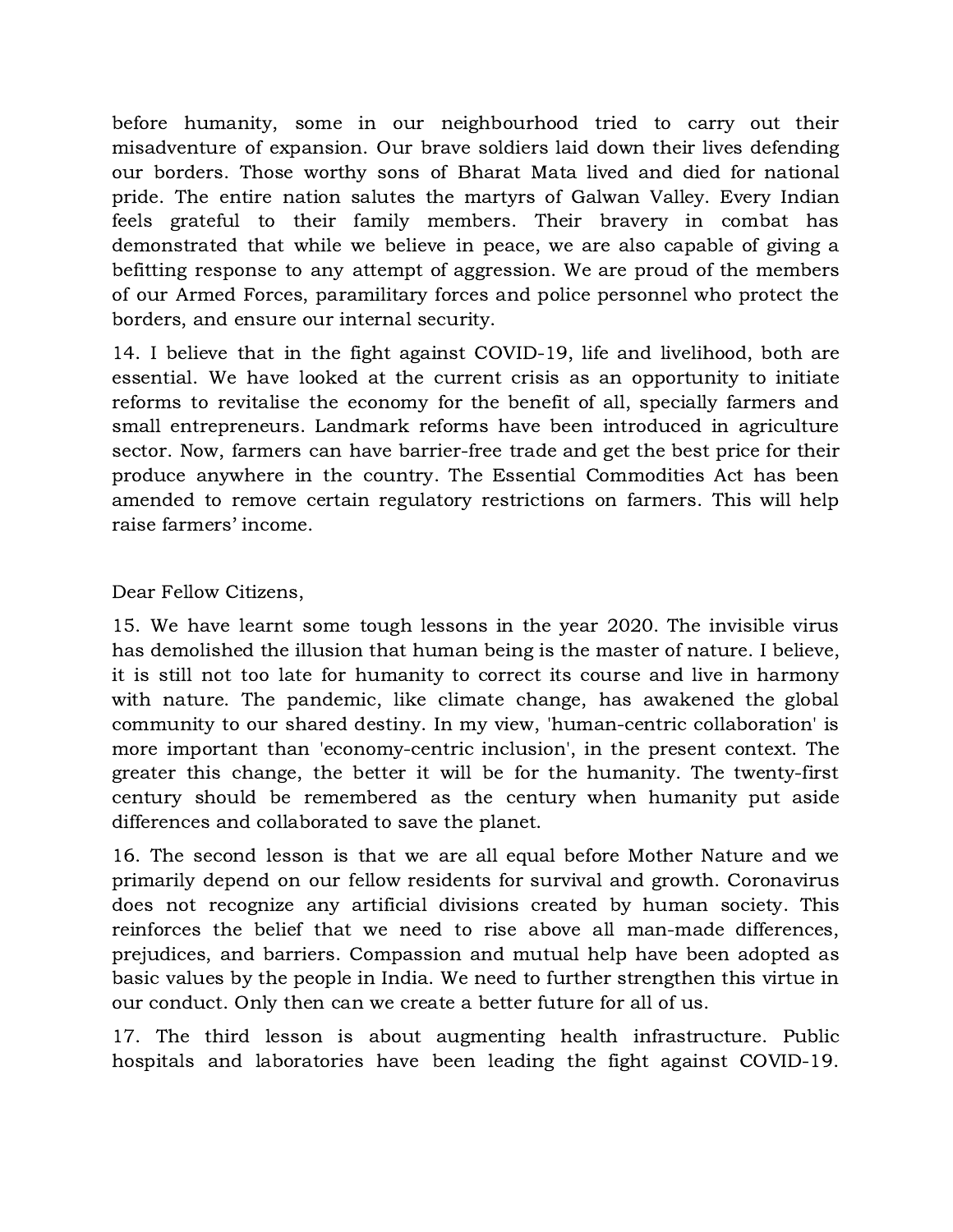Public health services have helped the poor cope with the pandemic. In view of this, public health infrastructure needs to be expanded and strengthened.

18. The fourth lesson relates to science and technology. The pandemic has highlighted the need to accelerate developments in science and technology. During the lockdown and subsequent unlocking, information and communication technology has emerged as an effective tool for governance, education, business, office work and social connect. It has helped meet the twin objectives of saving lives and resumption of activities.

19. Offices of the Government of India and of the state governments have been extensively using virtual interface to discharge their functions. The judiciary has been conducting virtual court proceedings to deliver justice. In Rashtrapati Bhavan also, we have used technology to conduct virtual conferences and carry out many activities. IT and communication tools have promoted e-learning and distance education. Work-from-home has become the norm in many sectors. Technology has enabled certain establishments in government and private sectors to work overtime to keep the wheels of the economy running. Thus, we have learnt the lesson that adoption of science and technology, in harmony with nature, will help sustain our survival and growth.

20. These lessons will prove useful to humanity. The younger generation has learnt the lessons well, and I believe that the future of India is safe in their hands. These are difficult times for all of us, more so for our youth. The closure of our educational institutions would have caused anxiety among our girls and boys, casting a shadow over their dreams and aspirations for the time being. However, I would like them to remember that these difficult times won't last and they should not give up working for their dreams. The past is full of inspiring examples of exciting reconstruction of societies, economies and countries after such devastations. I am sure that our country and youth have a bright future.

21. With a view to providing futuristic education to our children and youth, the Central Government has decided to implement the National Education Policy. I am confident that with the implementation of this policy, a new quality education system will be developed and this will transform the future challenges into opportunities, paving the way for a New India. Our youth will be able to freely choose their subjects according to their interests and talents. They would have an opportunity to realise their potential. Our future generations will not only be able to get employment on the strength of such abilities but will also create employment opportunities for others.

22. The 'National Education Policy' spells a long term vision with far-reaching impact. It will strengthen the culture of 'Inclusion', 'Innovation' and 'Institution'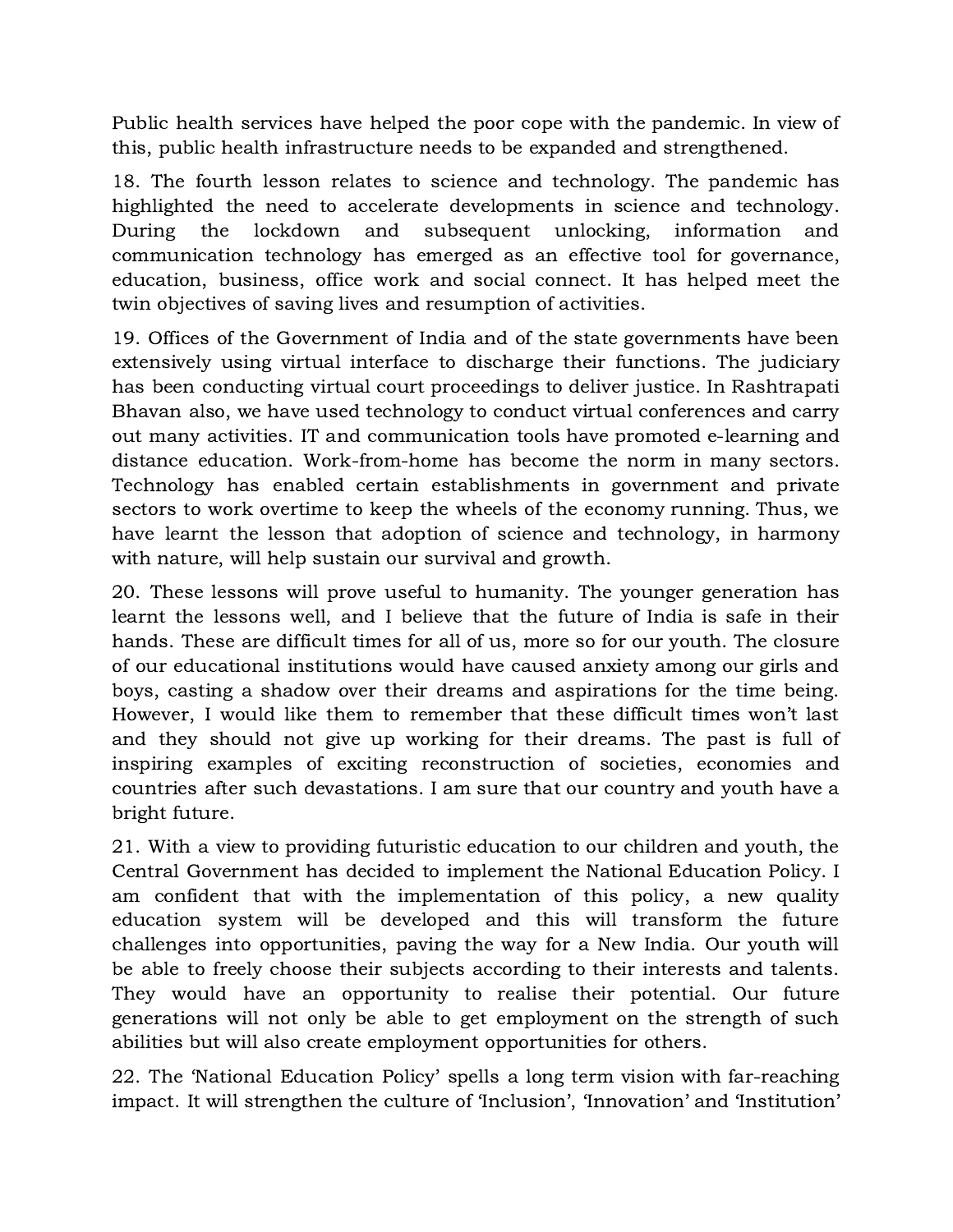in the sphere of education. Imparting education in the mother tongue has been given emphasis in order to help young minds grow spontaneously. This will strengthen Indian languages as well as the unity of the country. Youth empowerment is essential for building a strong nation. The 'National Education Policy' is a right step in this direction.

## My Dear Fellow Citizens,

23. Only ten days ago, construction of the temple at Shri Ram Janmabhoomi began, in Ayodhya. It was indeed a moment of pride for all. People of the country maintained restraint and patience for a long time and reposed unflinching trust in the judicial system. The issue of Ram Janmabhoomi was resolved through judicial process. All concerned parties and the people respectfully accepted the verdict of the Supreme Court and displayed before the world, Indian ethos of peace, non-violence, love and harmony. I congratulate all fellow citizens for their commendable conduct.

Dear Fellow Citizens,

24. When India won freedom, many predicted that our experiment with democracy will not last long. They saw our ancient traditions and rich diversity as hurdles in democratization of our polity. But we have always nurtured them as our strengths that make the largest democracy in the world so vibrant. India has to continue playing its leading role for the betterment of humanity.

25. The patience and wisdom being demonstrated by all of you in coping with the pandemic has been appreciated all over the world. I am confident that you will continue to maintain caution and act responsibly.

26. We have a lot to offer to the global community, especially for intellectual and spiritual enrichment and promotion of world-peace. With this spirit, I offer a prayer for the well-being of one and all:

सर्वे भवन्तु सुखिनः,सर्वे सन्तु निरामयाः। सर्वे भद्राणि पश्यन्त्, मा कश्चिद् दु:खभाग् भवेत्॥ It means: May all be happy, May all be free from illness,

May all see what is auspicious,